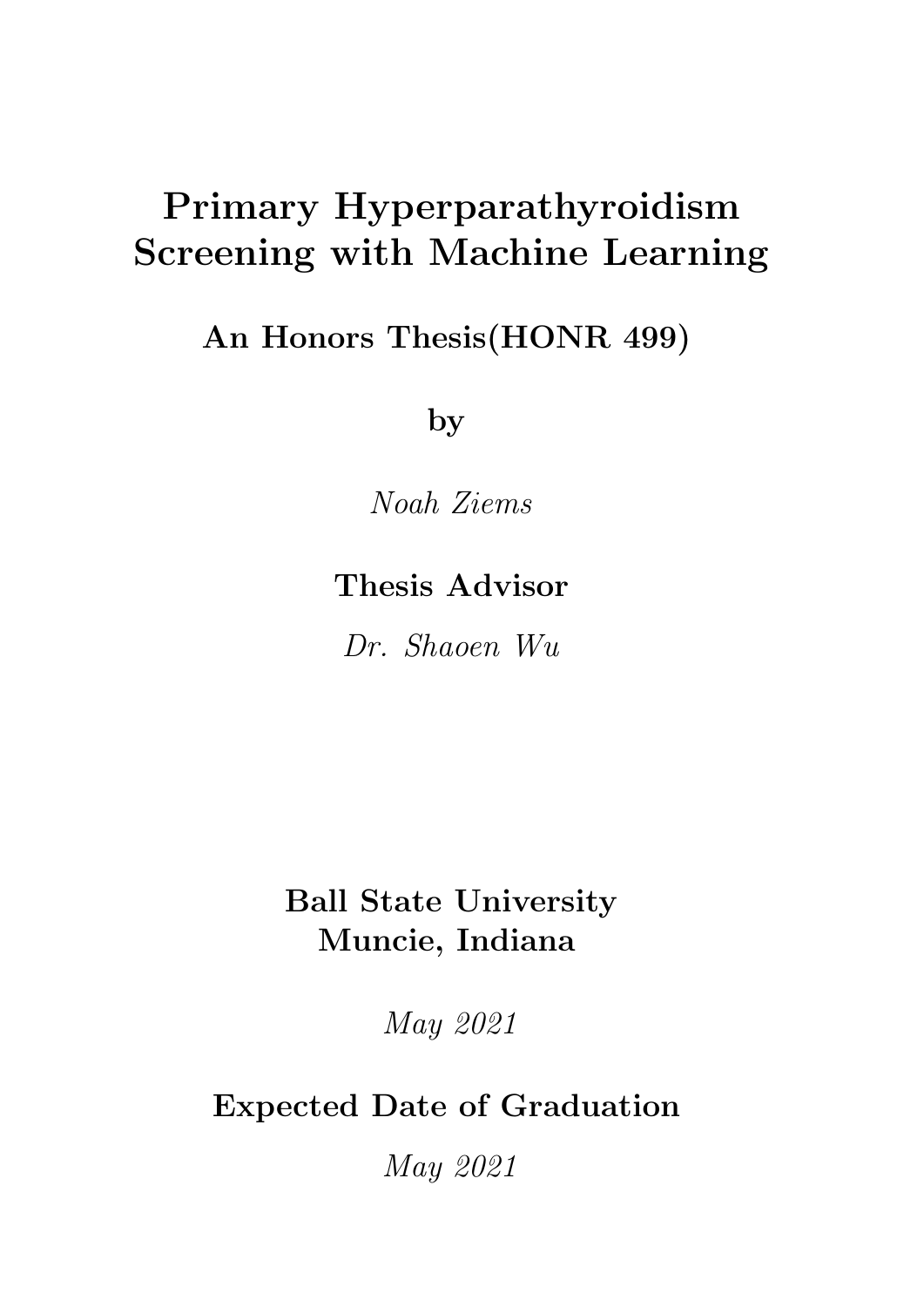### Primary Hyperparathyroidism Screening with Machine Learning

#### Noah Ziems

#### Abstract

Primary Hyperparathyroidism(PHPT) is a relatively common disease, affecting about one in every 1,000 adults. However, screening for PHPT can be difficult, meaning it often goes undiagnosed for long periods of time. While looking at specific blood test results independently can help indicate whether a patient has PHPT, often these blood result levels can all be within their respective normal ranges despite the patient having PHPT. Based on clinical data from the real world, in this work, we propose a novel approach to screening PHPT with neural network (NN) architectures, achieving over 97% accuracy with common blood values as inputs. Further, we propose a second model achieving over 99% accuracy with additional lab test values as inputs. Moreover, compared to traditional PHPT screening methods, our NN can reduce the false negatives of traditional screening methods by 99%.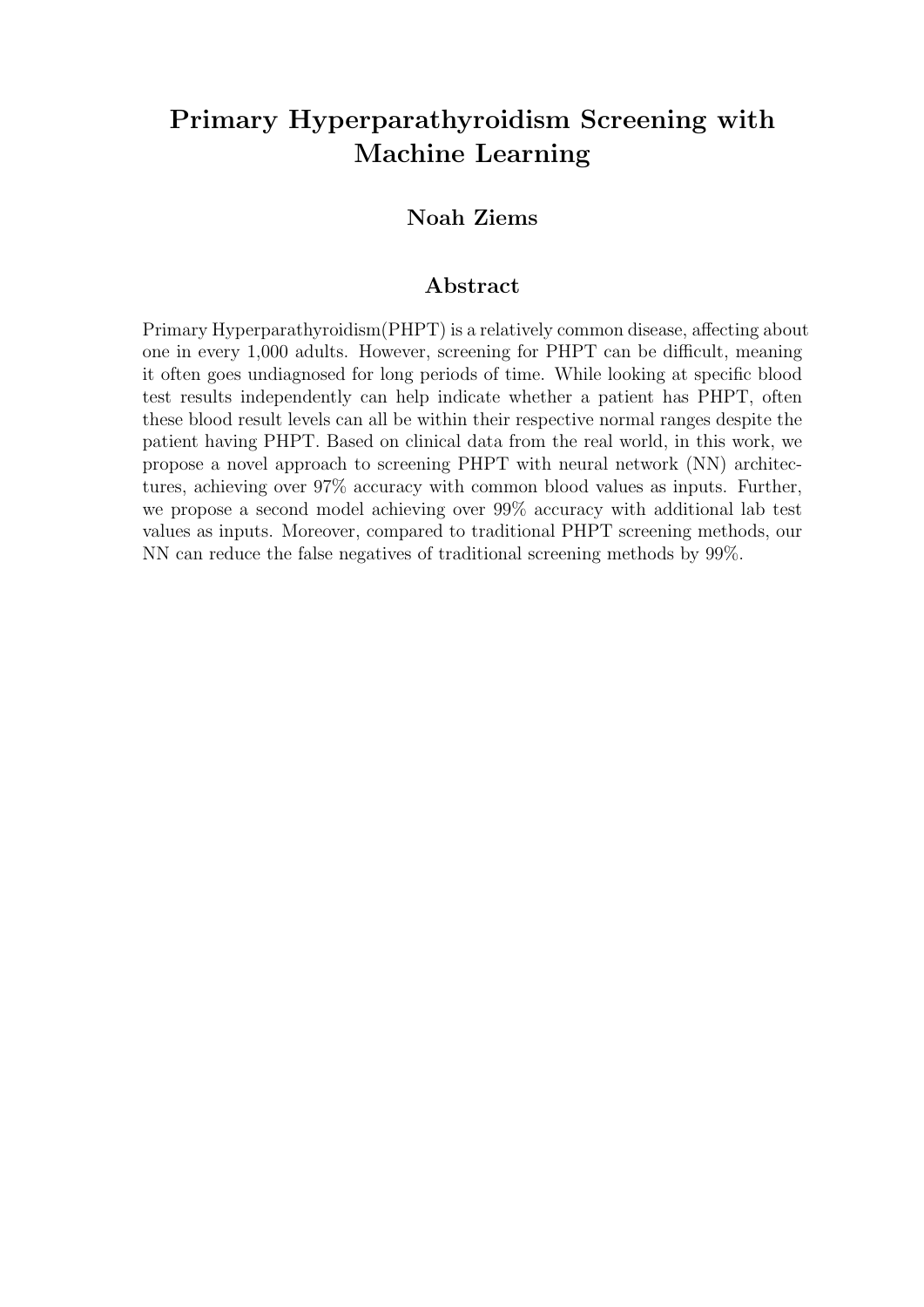### Acknowledgments

I want to thank Dr. Shaoen Wu for being my research advisor. I also want to thank Dr. Jim Norman from the Norman Parathyroid Center for providing the data for this research. Without his data and without Dr. Wu's mentorship, none of this would have been possible.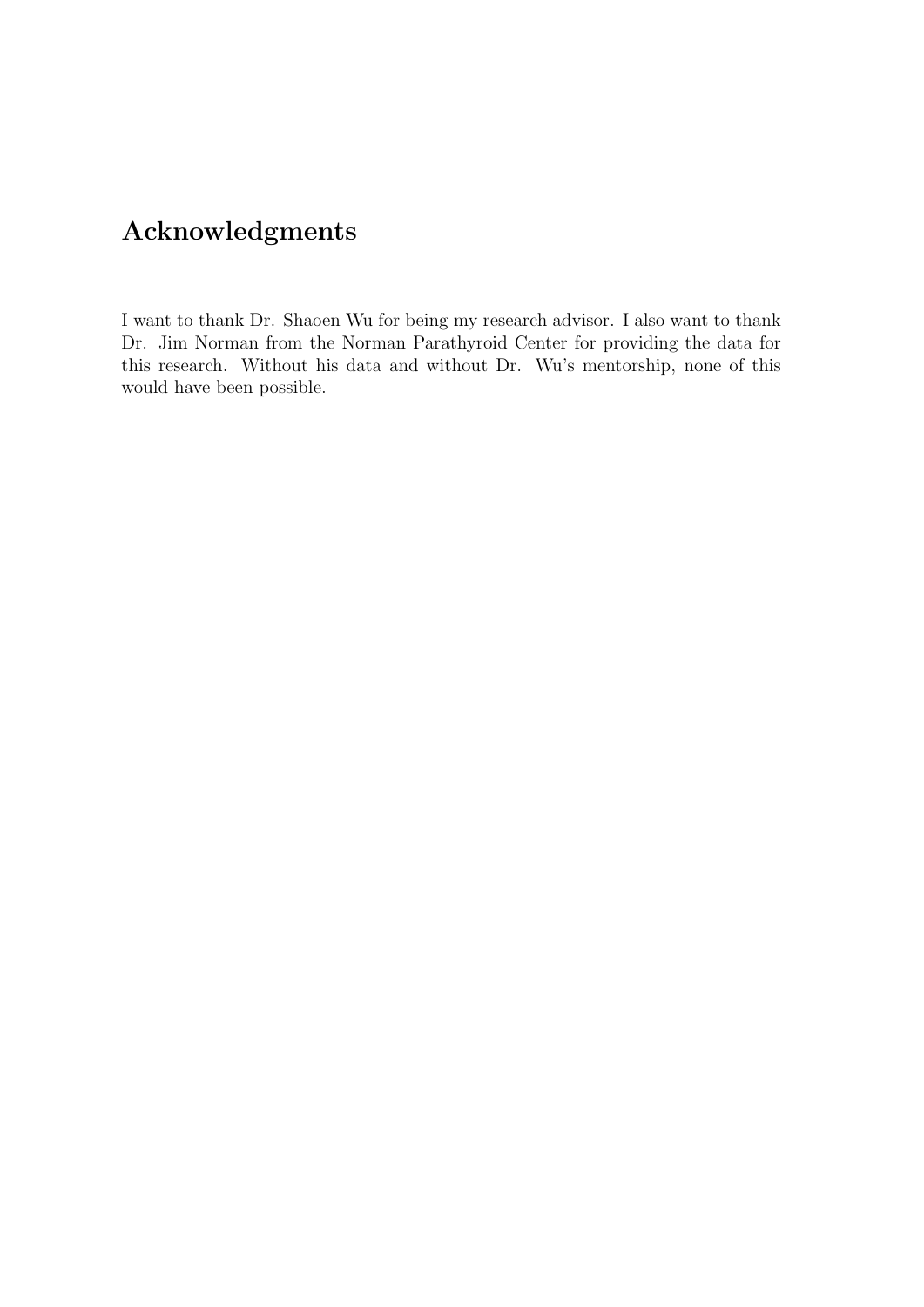#### Process Analysis Statement

To the passing observer, this may seem like a random thesis. Why does a Computer Science student care so much about screening for an tumor?

In March, 2018 I was in the middle of my second semester at Ball State. Right after Spring Break ended I began feeling sick. Unfortunately this sick feeling didn't go away and caused me to miss lots of class. To make matters worse, anytime I went to the doctor they could not find anything wrong with me. I clearly appeared to be having some sort of heath issue but no one could pin down exactly what was going on. As my illness continued, I decided to take the fall semester off to focus on my health. However, even after taking a semester off we still were not able to figure out what was wrong, so I was forced to go back to school and do the best I could. My illness continued for another year until my doctor finally sent me to Mayo Clinic in Rochester, Minnesota. I ended up spending about a month at Mayo Clinic doing many tests every week, with each test showing up as normal. They couldn't find anything wrong, so I returned back to Indiana having missed an entire month of school and having nothing to show for it.

A month later I got an unexpected call from a doctor at Mayo Clinic saying that he was reviewing my chart and found some abnormalities. He wanted to see me in Rochester as soon as possible. After looking at my test results, he had noticed some abnormal blood results that none of the other doctors had seen. These abnormal blood results went all the way back to March 2018, almost two years earlier, when I first began having health issues. My second trip to Mayo was again filled with tests, but this time each test result came back abnormal. We had found what was wrong. It turns out a tumor had developed on a parathyroid gland in my neck that was causing me to produce too much of a particular hormone called parathyroid hormone. This hormone was causing an overabundance of calcium to leech from my bones into my bloodstream, causing issues with every cell in my body and making me feel sick. The surgery was very easy and within a few weeks I was back to normal.

After going through any health issue like that, any sane person would want to leave that part of their life behind them. The completely rational thing to do is to move on, and for some time I did that. However, after a while I began obsessively investigating this disease, trying to figure out why it took so long for my doctors to figure out what was wrong with me. After digging more into why this disease is notoriously difficult to diagnose, I had an idea. As a machine learning researcher, I was used to automating detection of things that are hard to detect. At the time I was working on a project funded by Lockheed Martin to detect security vulnerabilities in code. I could easily build a similar statistical model that predicts whether someone had the disease from some very common blood lab values. Due to its algorithmic nature, this model would likely be better and faster at identifying patients with Primary Hyperparathyroidism (PHPT) than any doctor. This would be my way of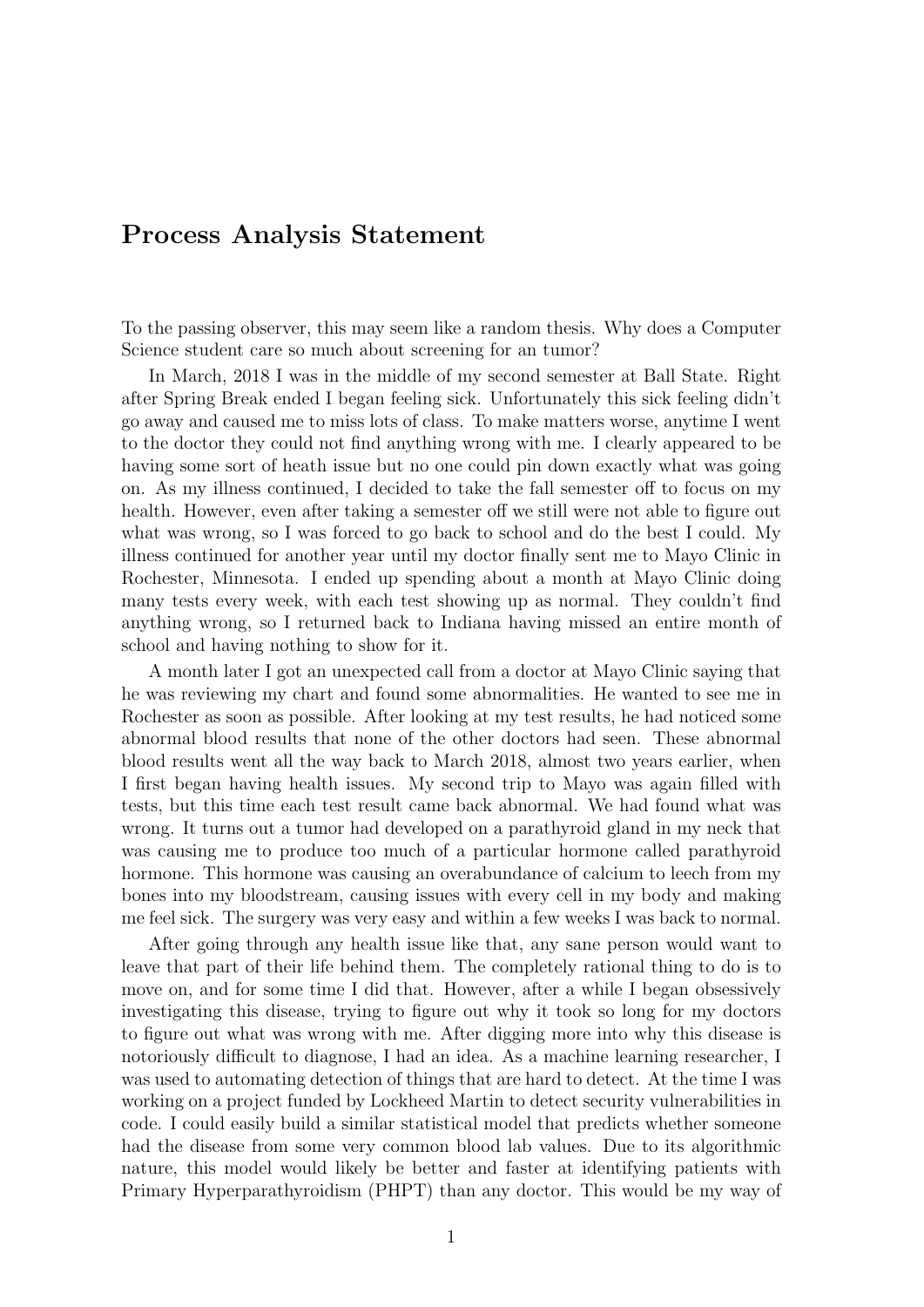getting back at this disease. It would be revenge for taking away two years of my life. The big uncertainty was not debating whether this was possible or not, but instead finding a surgery center that would be willing to work with an undergraduate ML researcher with no proven track record.

Luckily, I found Dr. Jim Norman who runs the Norman Parathyroid Center(NPC). NPC does more parathyroid surgeries for treating PHPT than any other surgery center in the world. I sent Dr. Norman a cold email telling him my story and asking if I could use his data to make a model that would screen for PHPT. I was sure he would not reply to my email so I began looking into other alternatives like Mayo Clinic or some other big hospital system. To my surprise, I got a response a day later from Dr. Norman with more enthusiasm about the project than I myself had at the time. Within a week he had sent me all his data from more than 30,000 patients that had received their parathyroid surgeries at NPC. With this data I had everything I needed to make the model.

The results of the research are best shown in the paper below. Aside from getting the data, the biggest challenge of this research was investigating the model's behavior in odd circumstances. For example, our model focuses on parathyroid hormone(PTH) levels between 20 and 100mg/dl. However, there are times when a patient with parathyroid cancer may have a PTH level of over 200. In other words, there are other diseases that can contribute to a high calcium and PTH level, which are not accounted for in our model. We tried to find data for parathyroid cancer, but it's such a rare occurrence that even if we were able to find it, we wouldn't be able to train a model that could correctly identify it. Other diseases could also impact CA and PTH levels including kidney failure and vitamin d deficiency. To solve this, we emphasize the model is intended for screening and not diagnosis. The model is intended to alert a doctor when they should consider further testing, and is not meant to be a replacement for a doctor's diagnosis.

I think the biggest thing I learned from this research is the importance of taking your time when doing research in healthcare. This is even more important at the intersection of Machine Learning and healthcare. When doing work in healthcare alone, there are huge implications when something does not work as intended, so one has to be very careful to make sure it always behaves as expected. Machine learning models are notorious for being unpredictable when presented with data outside the training distribution. They also tend to "fail silently," meaning you can't always tell when they are doing something wrong. Therefore, when combining machine learning with healthcare, one has to intentionally look for any odd behaviors that may cause serious issues when the model is used in practice.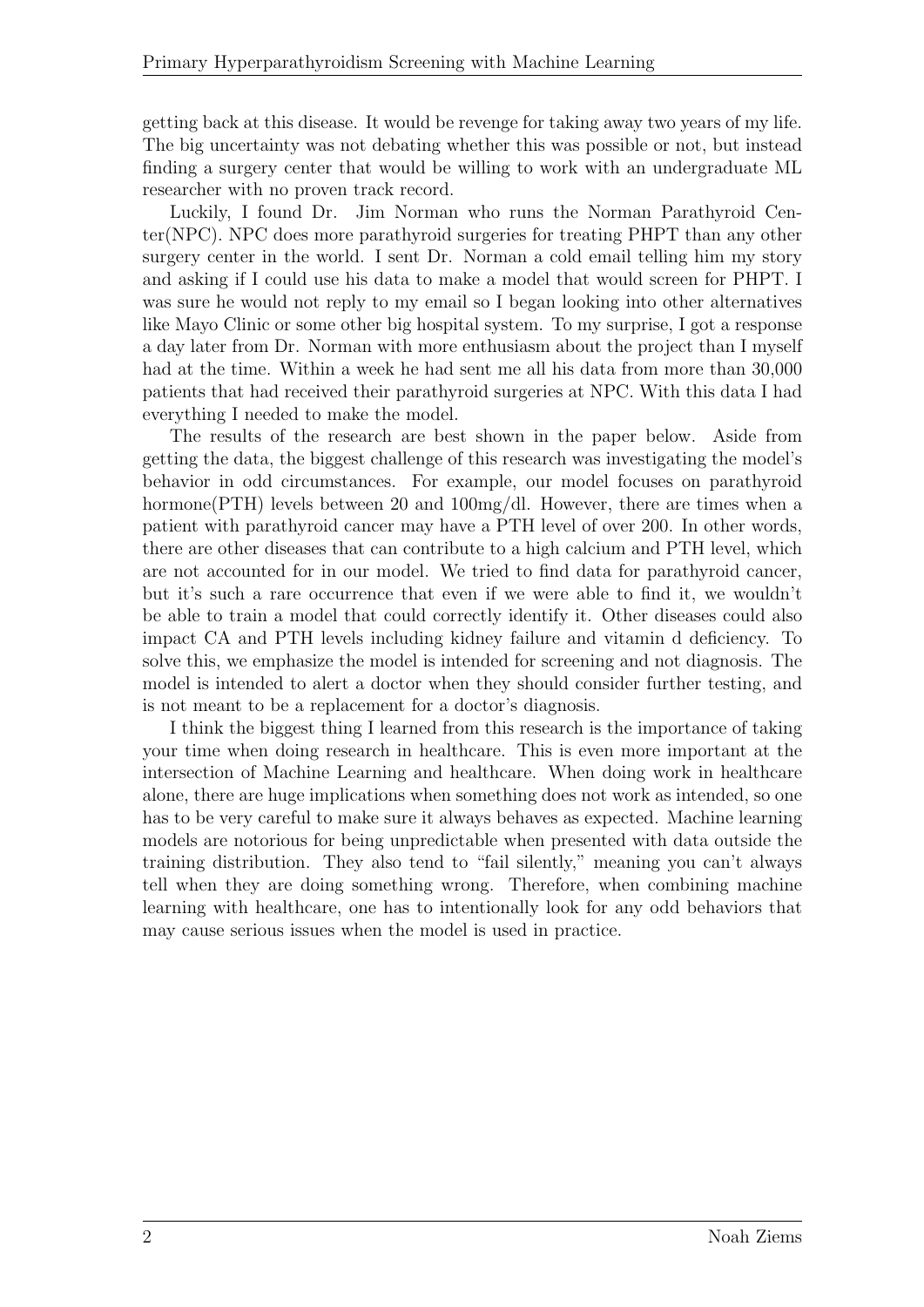### Introduction

Primary Hyperparathyroidism (PHPT) is a disease caused when a parathyroid develops a tumor causing the parathyroid to over produce parathyroid hormone (PTH), which regulates the amount of calcium in the bloodstream. Too much calcium in the bloodstream for extended periods of time leads to various health issues such as osteoporosis, kidney dysfunction, high blood pressure, and others. Moreover, PHPT is relatively common, affecting about one in every 1,000 adults. However, the current medical practice of manual screening for PHPT is very difficult. While identifying whether a patient has PHPT can be facilitated by independently inspecting a few variables of their blood lab results, often these blood lab values can all be within normal ranges despite a patient having the disease. A more reliable way to screen for PHPT, therefore, is to consider the values of the blood test variables coherently as opposed to independently. Because these blood values in lab results are not often significant individually, millions of patients with PHPT have been missed in their traditional annual physical exams that have blood lab results. Only when they show PHPT symptoms later will their lab results will be examined by a specialist that can diagnose PHPT. Therefore, it is important to design an automated AI solution to diagnose the patients with PHPT from their blood lab results in regular visits or physical exams much earlier than symptoms begin to show.

Deep learning with neural networks(NNs) has been shown to be surprisingly effective at learning relationships among data, often surpassing human performance in data-driven tasks such as object detection and recognition (Russakovsky et al. 2015). Deep learning driven health informatics in many areas such as cancer diagnosis has achieved amazing progress in recent years with many solutions reportedly outperforming human medical experts (Esteva et al. 2021). In this work, we present a novel machine learning based solution for screening PHPT in patients using simple neural networks. This work is a collaboration between computer science and a world-class PHPT clinic with the real medical lab result data of thousands of patients.

More specifically, our solution demonstrates the following advantages over traditional PHPT screening methods:

- 1. Speed: By using automated algorithmic methods that can be run on a computer, each individual patient is evaluated in a matter of milliseconds where a trained doctor may take minutes or more to interpret in traditional screening methods.
- 2. Cost: The computational cost of evaluating each patient is significantly less than \$0.01, while using a doctor with traditional screening methods costs significantly more.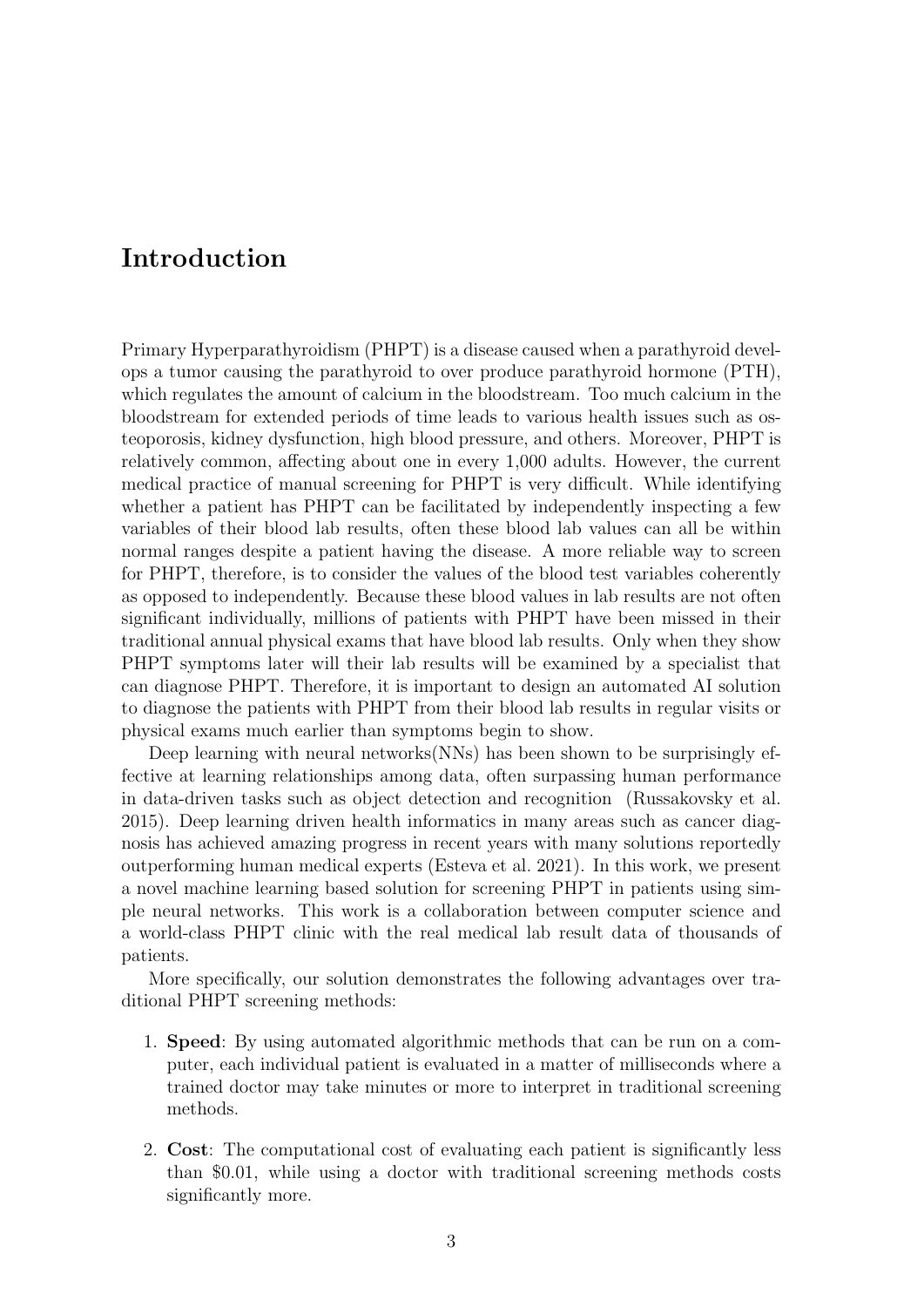- 3. Scale: Instead of evaluating patients one by one as a doctor would, our model is able to run in parallel, evaluating many patients at once.
- 4. Accuracy: Our method proves itself to be highly accurate while allowing for future improvements with more data. However, it remains to be seen how this accuracy compares to that of an experienced medical expert.
- 5. Precision: Due to the deterministic nature of computer software, the same results are always given for the same inputs. Where doctors may differ in opinion, our method will always produce the same diagnosis given the same inputs.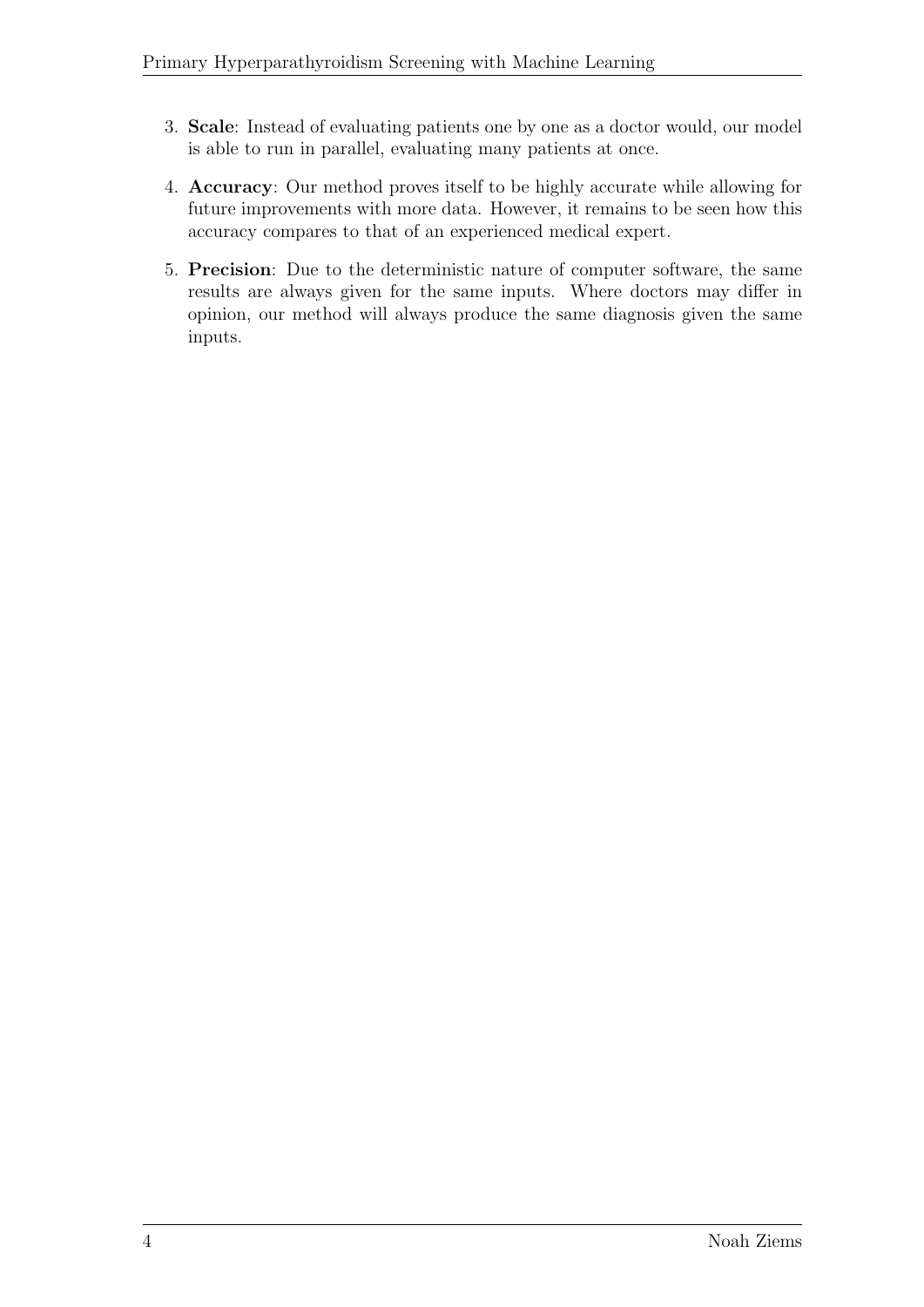### Related Work

#### 2.1 Machine Learning in Health Informatics

Significant progress has been made using state-of-the-art deep learning based computer vision techniques in health informatics (Bellamy, Celi, and Beam 2020). Wu et al. develop a computer vision model, finding it as accurate as experienced radiologists in screening breast cancer (Wu et al. 2019). Moreover, there are a number of benchmark datasets that have shown impressive improvements in performance for disease diagnosis, including CheXpert (Irvin et al. 2019), SD-198(Sun et al. 2016), and the International Skin Imaging Collaboration (ISIC) dataset (Rotemberg et al. 2020).

However, relatively little progress has been made on more traditional tabular data that most medical data is comprised of, typically in the form of Electronic Health Records (EHRs). There is some debate as to why machine learning has not had as much impact in health informatics as in other fields. New studies show this is likely caused by a lack of benchmarks in the field, preventing machine learning researchers from comparing new methods to traditional ones (Bellamy, Celi, and Beam 2020).

#### 2.2 PHPT Screening in Endocrinology

If there is no prior suspicion of PHPT, screening of PHPT is only done when the patient has a metabolic panel drawn to check his or her general health. A high serum calcium level from a metabolic panel is often an indication of PHPT. However, very often doctors disregard this because many other factors can contribute to high calcium levels. The true normal range of serum calcium varies based on other factors, such as age and gender, which are not often taken into account by traditional screening methods. Instead, these traditional screening methods only evaluate a patient based on the normal range of a blood lab value for the general population irrespective of the other blood lab values. How to accurately diagnose PHPT in an integrative consideration of all these factors remains open, which also motivates our work of achieving such a goal with machine learning.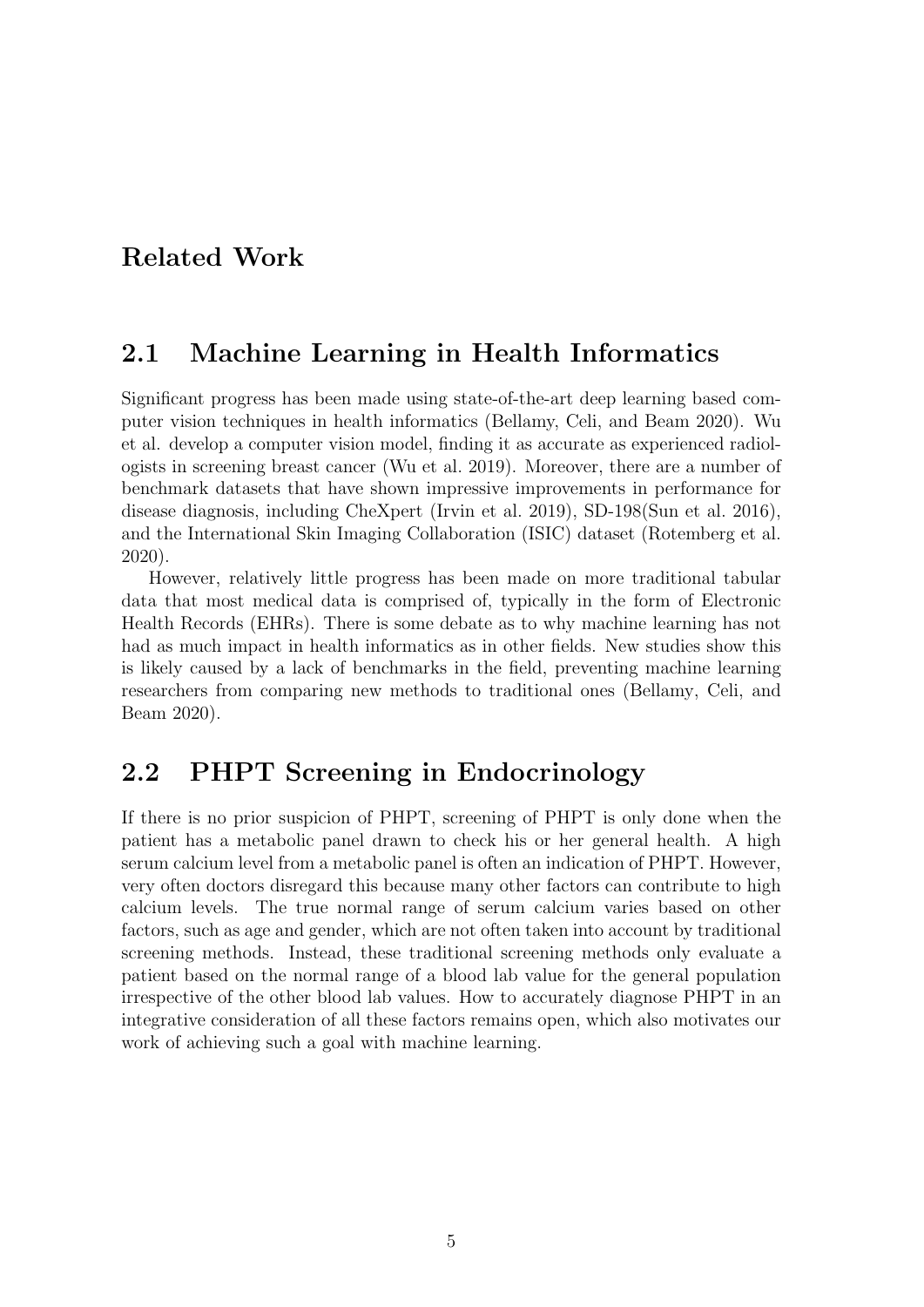### Clinical Dataset

In this work, we propose using machine learning to accurately diagnose PHPT by considering the factors including serum calcium level that can be obtained in blood lab results, age and gender. The data supporting our machine learning model consists of two separate parts. The first part comes from real PHPT patient data while the second part is synthetic data generated using the observed distribution metrics of patients without PHPT.

The data stemming from real patients comes from the Norman Parathyroid Center (Norman, Goodman, and Politz 2010), which annually conducts the most parathyroid surgeries in the United States. The dataset is comprised of the data from 20,000 patients having positive diagnosis of PHPT. In the data, each record consists of parameters including age, gender, pre-operative serum calcium level, and pre-operative parathyroid (PTH) hormone, all of which are the input to our machine learning PHPT screening model, as well as some other information about each patient. The extra information is not taken into account by our model because their measurements are only taken after a patient is suspected to have PHPT and thus would not fall into the category of screening. It is worth noting that each patient in the dataset had the serum calcium and parathyroid hormone levels measured at least 3 times which are then averaged before they are put into the dataset. During training time, the record of each patient in this portion of the dataset is labeled as having PHPT. In the dataset, patient privacy information such as name and address has been stripped off.

To supplement our dataset with non-PHPT data, which is necessary for training a machine learning model, we have generated synthetic data based on the previously observed distributions of serum calcium and parathyroid hormone in patients without PHPT. Each synthetic data point is given a calcium level drawn with a Gaussian distribution of  $\mu = 9.6$ mg/dl and  $\sigma = 0.15$  and a PTH level with a Gaussian distribution of  $\mu = 34 \text{pg/ml}$  and  $\sigma = 4.5$  (Norman, Goodman, and Politz 2010). To maintain a dataset that is independent and identically distributed(IID), the synthetic data has the exactly same number of data points as the real patient data, yielding a total dataset of around 40,000 data points.

Based on the distributions our synthetic data is drawn from, half of the data labeled as PHPT-Negative is male with the other half being female. For those who are labeled in the dataset as PHPT-Positive, 76% are female. This may appear to indicate a dataset which is not independently and identically distributed (IID). However, this proportion is in line with previously observed distribution of PHPT Positive incidence in clinical settings (MW et al. 2013).

Figure 3.1 shows the distributions of the important continuous data used by our models. Areas in blue indicate PHPT-Positive distributions where areas in or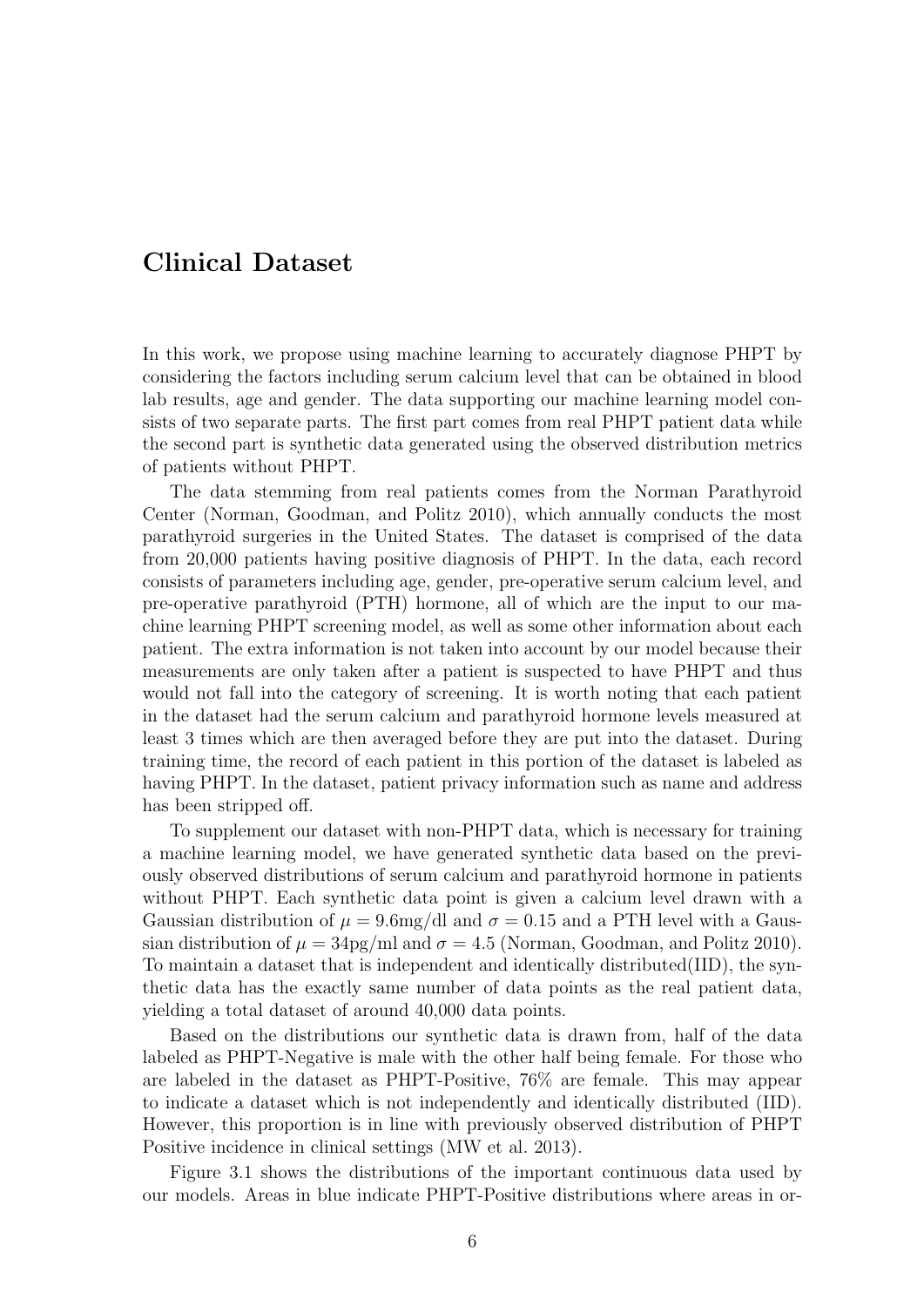ange indicate PHPT-Negative distributions. The distributions have relatively little overlap, which further indicates machine learning is a promising solution for PHPT screening. It is worth noting that the distribution of PHPT-Negative in Figure 3.1a is intentionally uniform from the assumption that age of the general population is uniform as opposed to Gaussian.







(a) The distributions of age in our dataset. Note the PHPT-Positive distribution is from real patients with PHPT where the PHPT-Negative distribution is generated from a uniform distribution.

(b) The distributions of calcium in our dataset. Note the PHPT-Positive distribution is from real patients with PHPT where the PHPT-Negative distribution is generated from a normal distribution.

(c) The distributions of PTH in our dataset. Note the PHPT-Positive distribution is from real patients with PHPT where the PHPT-Negative distribution is generated from a normal distribution.

Figure 3.1: The distributions of age, calcium and PTH in the clinic dataset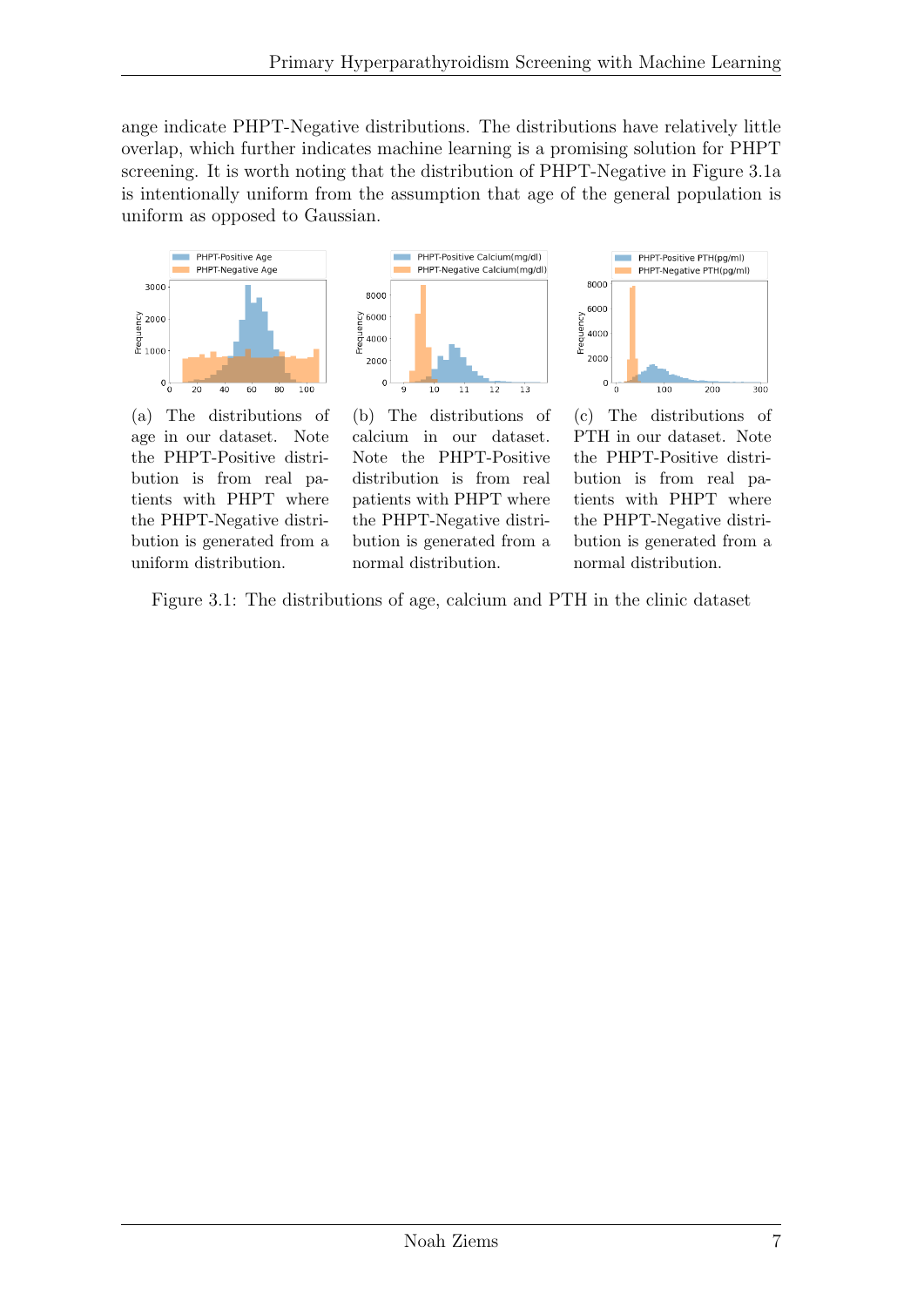### Neural Network Screening for Primary Hyperparathyroidism



Figure 4.1: The generic neural network architecture used by both models

This paper proposes using neural network (NN) models to automate the PHPT screening based on four factors: age, gender, pre-operative serum calcium level, and pre-operative parathyroid (PTH) hormone level. Due to the relatively low dimensionality of the input data and output data, a simple neural network architecture has been chosen. We have designed and implemented two nearly-identical NN models for PHPT screening, with the only difference being the number of inputs. The generic architecture of the PHPT NN is illustrated on Figure 4.1.

#### 4.1 PHPT Neural Network Inputs

For both models, gender, age, and average serum calcium(Avg Ca) are taken as inputs. However, one of the models also takes average parathyroid hormone(PTH) into account while the other does not. To avoid any confusion, we refer to these models as PTH-Included and PTH-Ignored. For both models, gender is treated as a categorical variable that is one-hot encoded. Age, average calcium, and average PTH are all treated as continuous inputs.

The motivation of designing two different identical NN models lies in medical application use cases. The goal of this work is to improve screening for PHPT. PTH is a critical component in diagnosing PHPT, however it is rarely tested if there is no prior suspicion of PHPT. In contrast, serum calcium is far more commonly tested in regular blood lab work. Therefore, we create another model, PTH-Ignored, which only takes inputs that are common in regular lab tests for patients who are not suspected to have PHPT. The PTH-Ignored model can then be used to screen a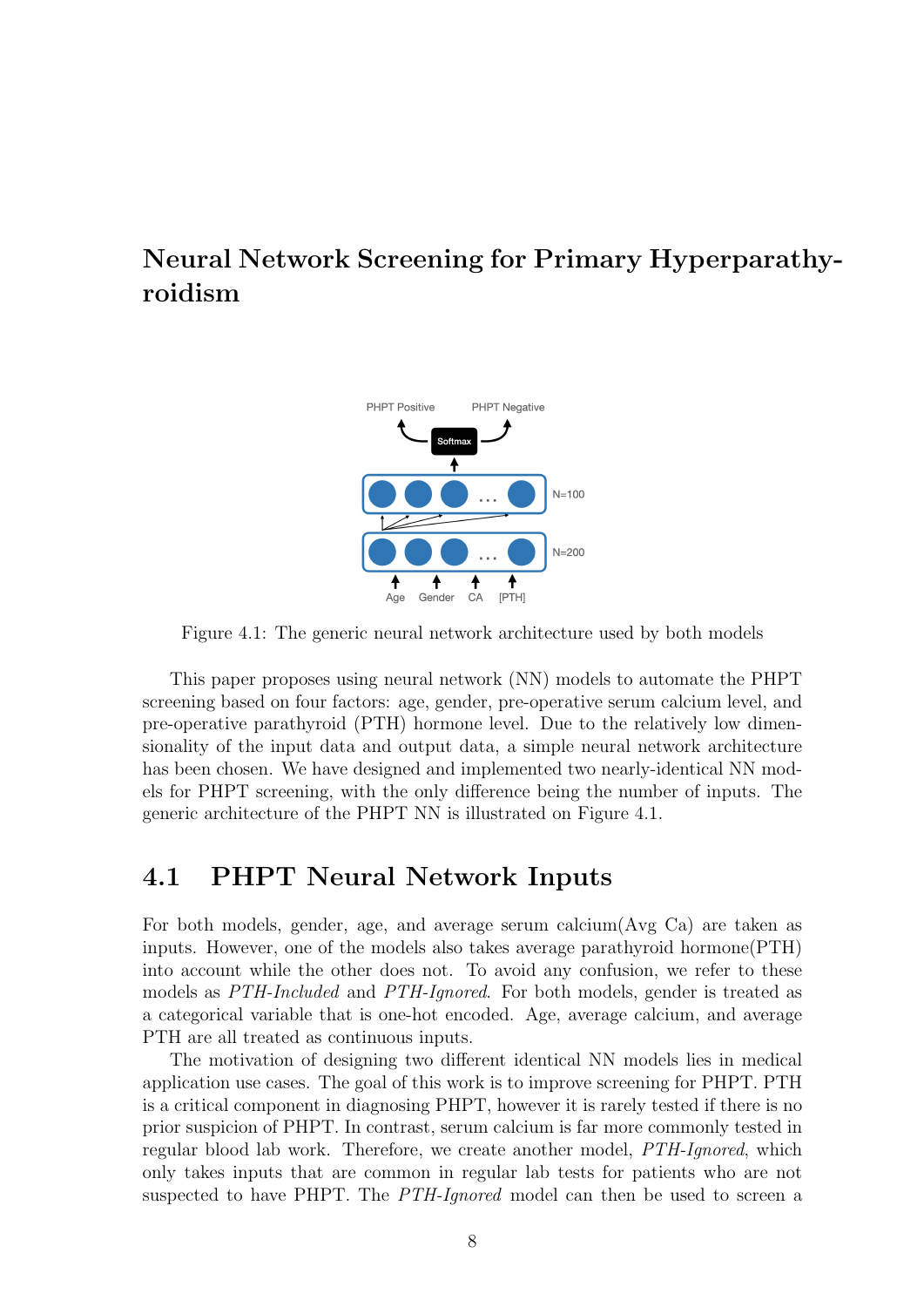much broader set of patients in hopes of finding more PHPT patients even if there is no prior suspicion of PHPT.

### 4.2 PHPT Neural Network Hidden Layers

As stated above, both NN model architectures are identical in their internal structures. They both have two hidden layers with the first layer containing 200 neurons and the second layer containing 100 neurons. A ReLU(Nair and Hinton 2010) is used in between these two layers, serving as the necessary nonlinear activation function.

### 4.3 PHPT Neural Network Outputs

The output of the last hidden layer is a vector that is run through a Softmax function to find the final classification probabilities as the final output of the NN for PHPT screening. For both models, there are only two output classes, one for PHPT-Positive and the other for PHPT-Negative.

## 4.4 PHPT Neural Network Model Training

For the PHPT NN model training, the dataset is split using standard 5-fold cross validation. The training set accounts for 80% of the original dataset and the test set accounts for the remaining 20%. For each training iteration, the patient lab values in the training dataset are given as input to the models. After the models computes the outputs, a loss function is used to measure the deviation of the prediction from its real value. The loss then backpropagates through the models and weights are updated so the models are more correct next time they are given similar data as inputs. After many thousands of iterations, the models converge on a particular set of weights that has minimal loss. In each of our experiments, the models are trained for five epochs with a triangular cyclical learning rate and minimal hyperparameter tuning. It is worth noting that both models are trained in the exactly same way with the only difference being on the input of the PTH values or not.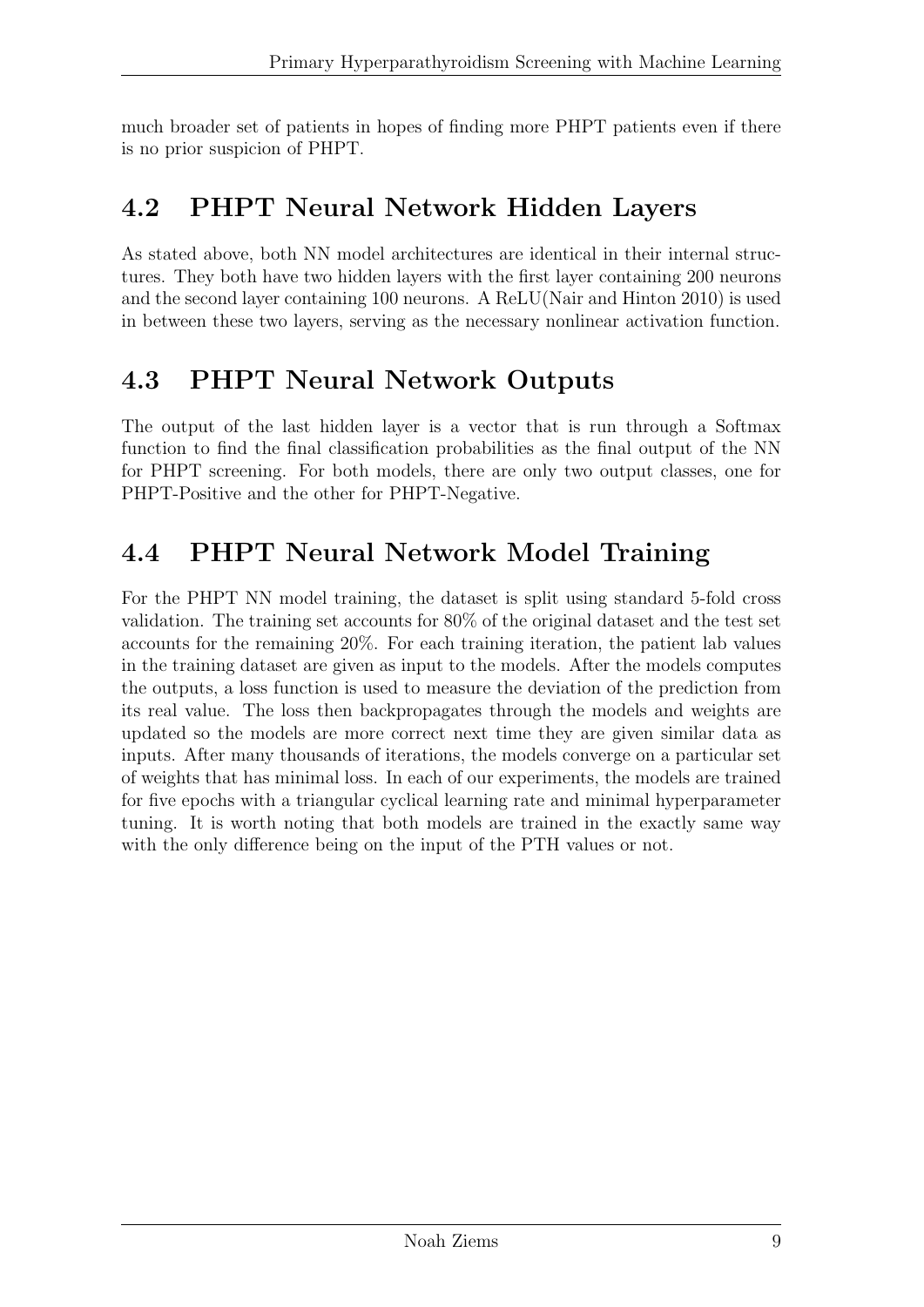#### Performance Evaluation





(a) A confusion matrix showing our model's predictions versus the ground truth of the PHT-Included model

(b) A confusion matrix showing our model's predictions versus the ground truth of the PHT-Ignored model

Figure 5.1: Confusion Matrices

#### 5.1 Experiment Platform and Settings

We have implemented and evaluated our PHPT NN models with PyTorch (Paszke et al. 2019). On the top of PyTorch we use FastAI (Howard et al. 2018) due to it's existing API designed for tabular data, which evaluating our dataset requires. After training the models on the training dataset, we then assessed them on the test dataset, which is data the trained models have never seen before. This test dataset is meant to represent the data the models would come across when used in practice.

For fair comparison, we have evaluated the same dataset using traditional screening methods. For traditional PHPT screening, any calcium level between 8.4 mg/dl and 10.5 mg/dl is considered normal and anything outside of that is flagged as abnormal. For PTH, anything between 9 pg/ml and 69 pg/ml is considered normal while anything outside that range is considered abnormal.

### 5.2 Performance Metrics

The key performance metrics used to evaluate our models are *accuracy*, *precision*, and recall. Accuracy in our case indicates how often our models' prediction is correct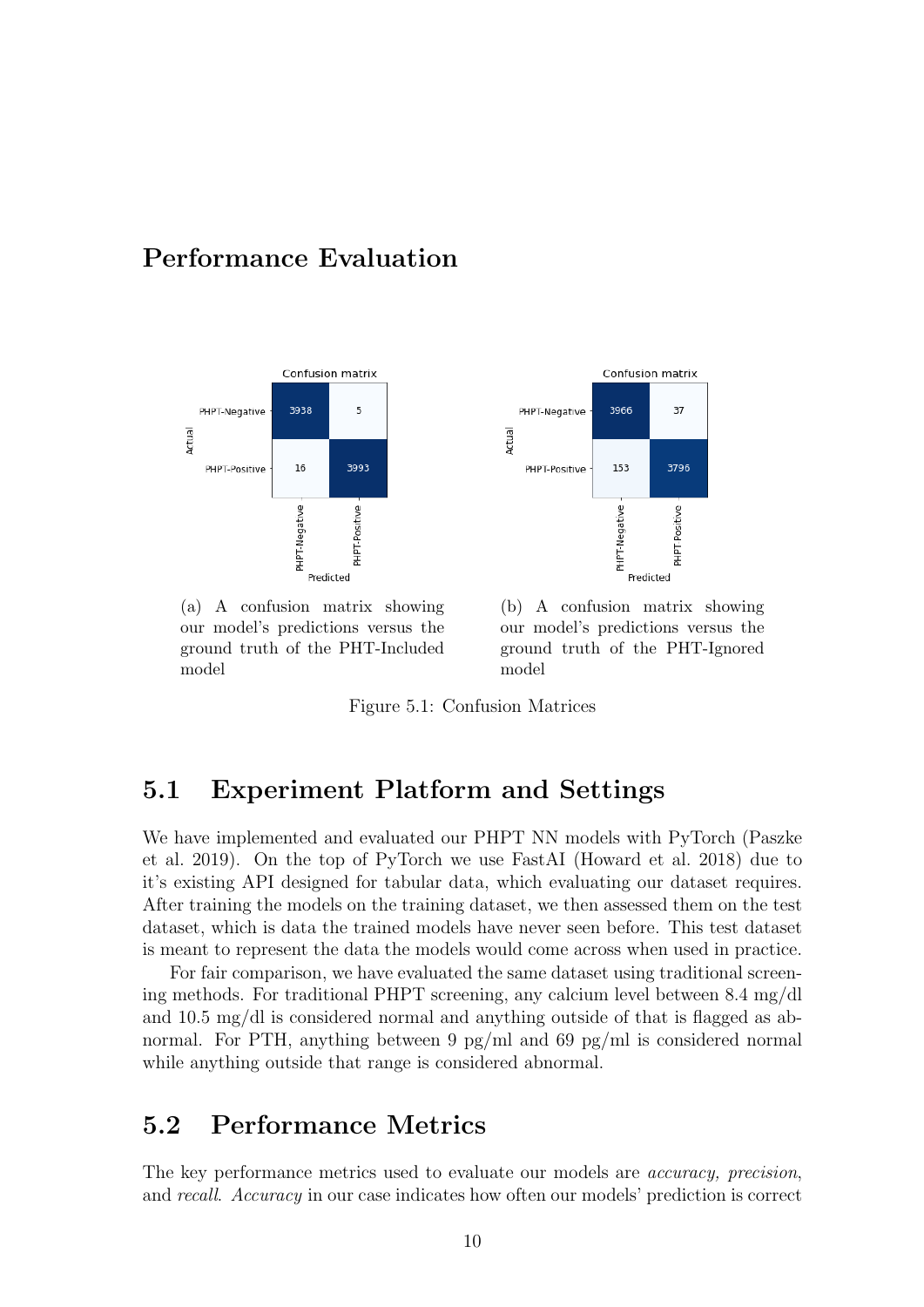in recognizing a patient has PHPT based on the input clinic data. Higher accuracy is better. Precision indicates the percentage of positive predictions our models correctly predict a patient has PHPT based the input data. Precision is much more sensitive to false positives than accuracy. Recall is very similar to Precision, but is instead sensitive to false negatives. The definition and calculation for accuracy, precision, and recall are shown below.

$$
Accuracy = \frac{TP + TN}{TP + TN + FP + FN}
$$

$$
Precision = \frac{TP}{TP + FP}
$$

$$
Recall = \frac{TP}{TP + FN}
$$

Here  $TP$  stands for true positive,  $TN$  for true negative,  $FP$  for false positive and  $FN$  for false negative.

### 5.3 Confusion Matrices

The confusion matrices in Figure 5.1 show all data needed to compute the results shown in Table 5.1. The numbers in the top left and bottom right in dark blue are  $TP$  and  $TN$  indicating how many datapoints are correctly classified in the dataset whereas the numbers in the top right and bottom left in light grey are  $FP$  and F N indicating how many datapoints in the dataset are misclassified. As shown in Figure 5.1a, the PTH-Included model has significantly fewer false negatives when compared to the PTH-Ignored model shown in Figure 5.1b.

### 5.4 Results and Observations

The results of our experiments are summarized in Table 5.1.

| Architecture          | Accuracy  | Precision | Recall  |
|-----------------------|-----------|-----------|---------|
| PTH-Included          | 99.73\%   | 99.87\%   | 99.60%  |
| PTH-Ignored           | $97.61\%$ | 99.03%    | 96.12\% |
| Traditional Screening | 93.06\%   | 100\%     | 88.69%  |

Table 5.1: Performance summary of PHPT screening with two NN models and traditional screening

From the results, it can be observed that the screening accuracy of both models far surpassed the performance of traditional screening methods. It is worth noting that the PTH-Included model performed significantly better than the PTH-Ignored model, as the PTH-Included model has access to more information relevant to diagnosis than the PTH-Ignored model. This is an intentional design choice.

A surprising observation is that, although the traditional screening method had 0 false positives after evaluating all patients in the dataset, it had over 2,000 false negatives. In other words, a significant portion of patients with PHPT in the dataset would not have been recognized as having PHPT. In contrast, the PHPT-Included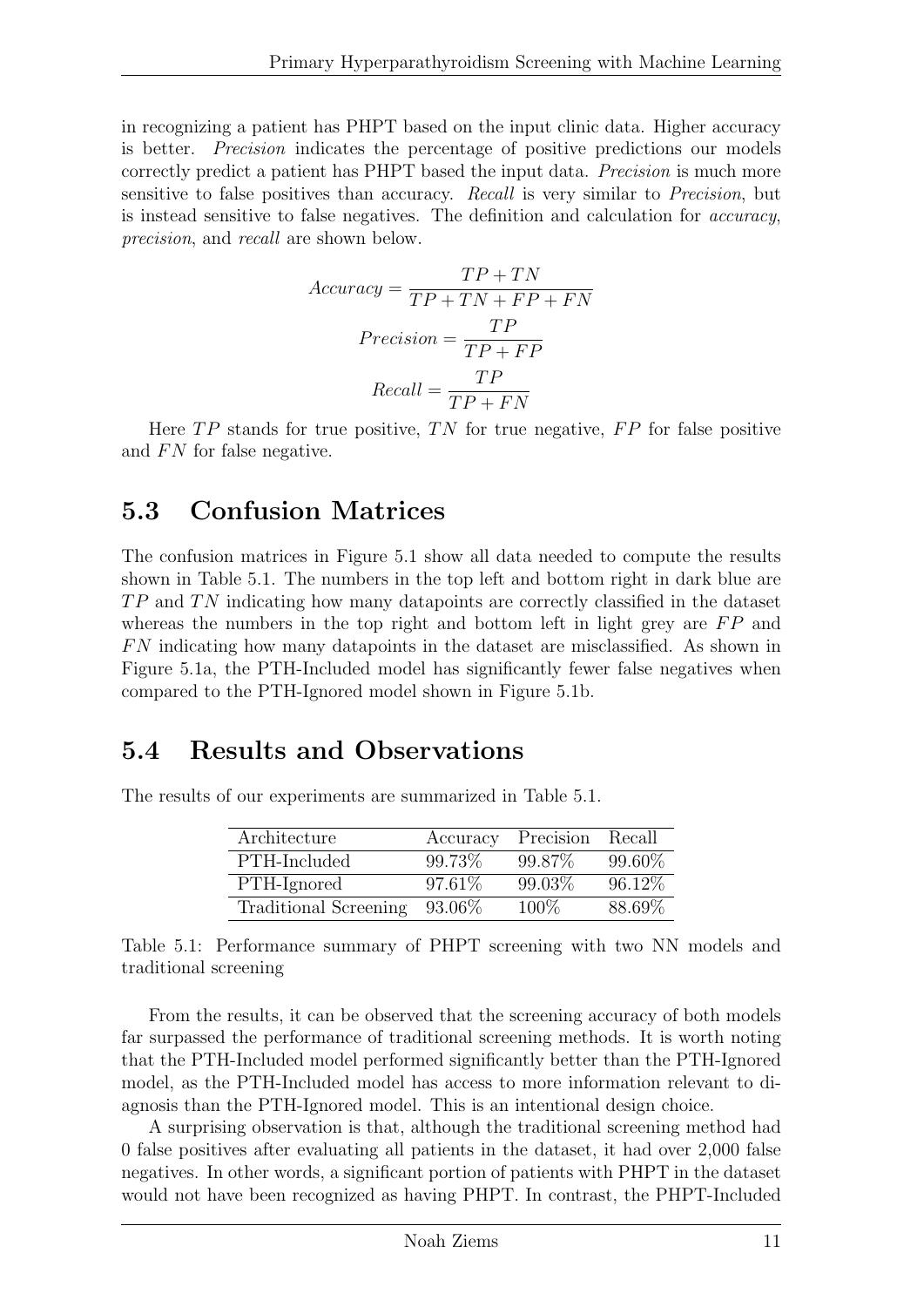NN model only had 5 false positives and 16 false negatives. Therefore, our best PHPT NN model can reduce the false negatives of traditional expert-screening by 99.27%.

The accuracy of both PHPT NN models suggest that screening for PHPT with machine learning is not only possible, but could be incredibly effective in practice. Moreover, the total marginal cost of evaluating a single patient is only from the cost of electricity to support the computation of the model that takes on average seven milliseconds on our current hardware.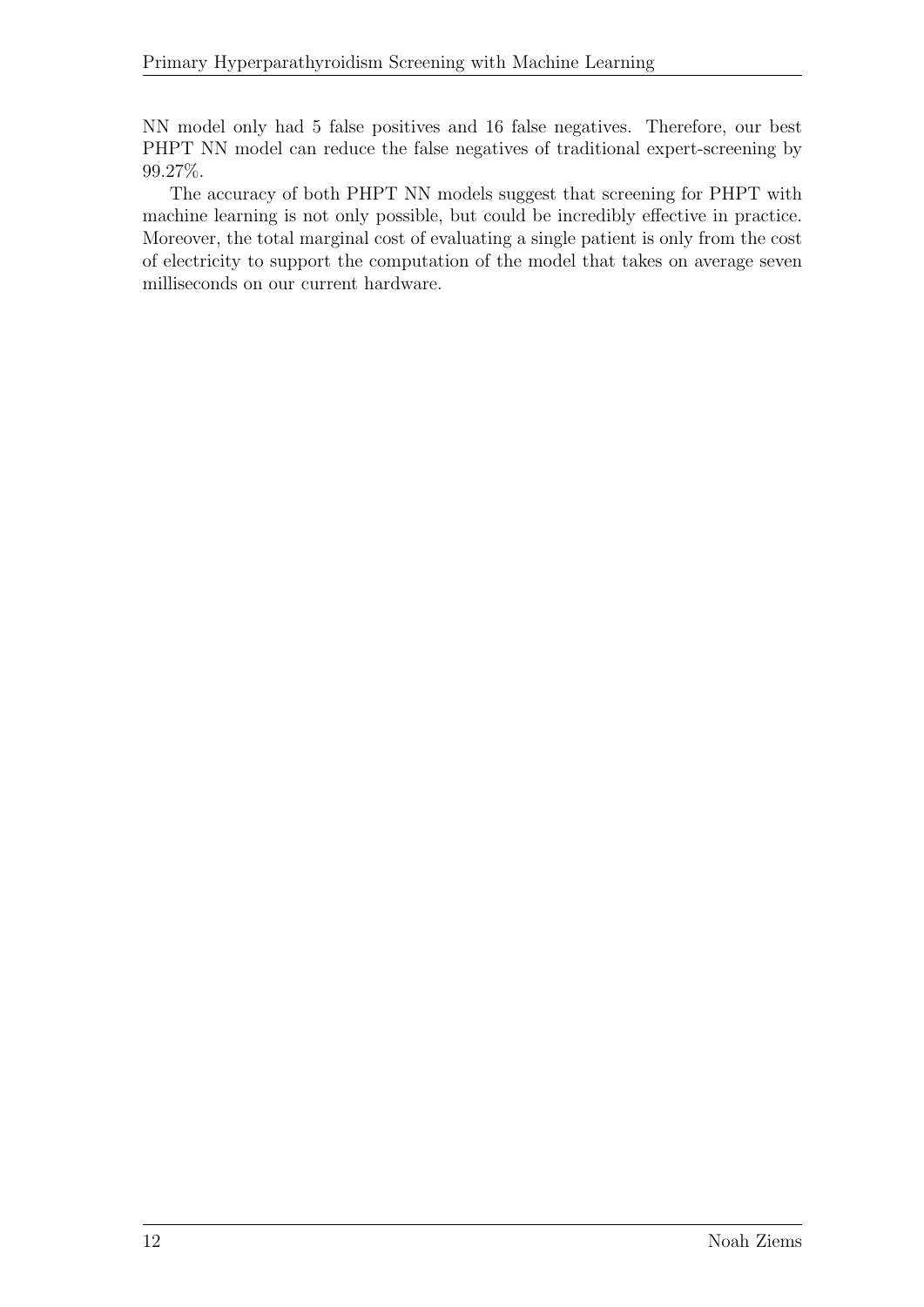#### Model Capabilities and Limitations

The diagrams on Figure 6.1 are prediction maps showing how the model's predictions change when given different inputs. These can also be thought of as the decision boundaries, where yellow indicates high confidence that a patient has PHPT and blue indicates high confidence that a patient does not have PHPT. Green areas indicate where the model is unsure whether the patient has PHPT or not based on the data given.

#### 6.1 Model Capabilities

Shown in Figure 6.1a and Figure 6.1b, our model begins flagging patients as PHPT positive when calcium goes above 10.5 mg/dl or when PTH goes above  $55\text{pg/ml}$ . However, the decision boundary changes shape as the input age increases, flagging patients as PHPT Positive with lower calcium and PTH levels. This is inline with the observed PHPT incidence rate as age increases, particularly with post-menopausal women(MW et al. 2013). Traditional screening methods do not often take this into account, ignoring age as a factor all together.

Moreover, Figure 6.1d and Figure 6.1e show the PTH-Ignored model's prediction map when comparing male and female patients. The decision boundary is slightly lower with females than males, which is also in line with observed distributions in clinical data. In both cases, the CA level needed to flag a patient as PHTP positive decreases with age, with the decrease being slightly more aggressive for females around age 40.

It is worth noting all of these decision boundaries are statistically learned with no input from the authors aside from the generated synthetic data.

### 6.2 Model Limitations

We have further investigated the limitations and potential issues of the PHPT NN models when the training data is out of expected distribution. As shown in Figure 6.1c, the models can yield mistakes when exposed to data that is substantially out of the distribution it has been trained on. For age 60 and older, the probability of PHPT begins to decrease even when average serum calcium levels increase. To our best knowledge, this is medically incorrect and likely caused by the uniform distribution that was used for age in the synthetic portion of our dataset. Further, when the average serum calcium goes below 9.0 as in Figure 6.1d, the model begins increasingly classifying patients as PHPT-Positive. This also is likely incorrect.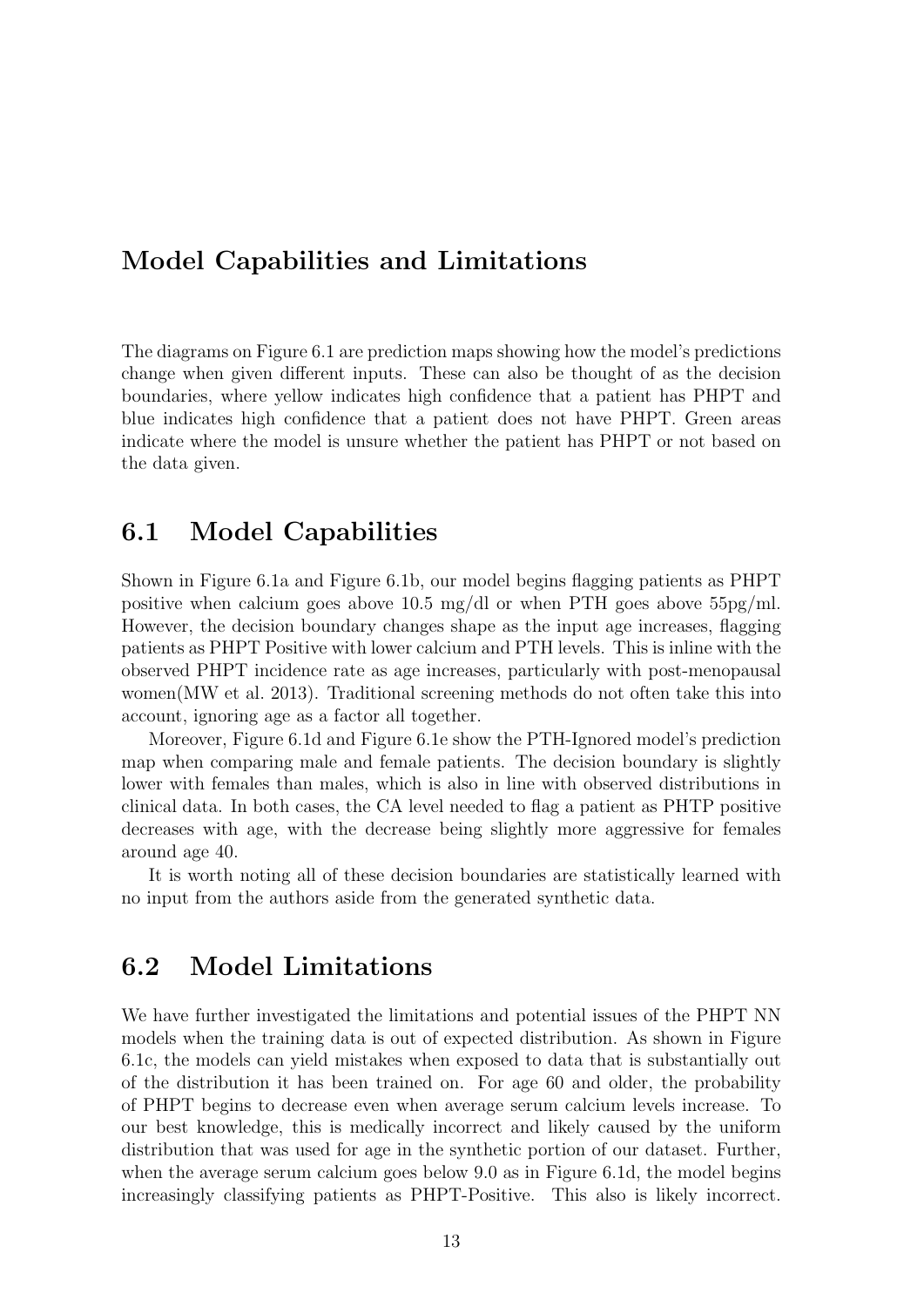



(a) A prediction map of PHPT given a female age 30. Yellow indicates high probability of PHPT while purple indicates low probability.



(d) A prediction map of PHPT for a male. Note this is for the PTH-Ignored model.





(c) A prediction map of PHPT given a female with PTH 50. Yellow indicates high probability of PHPT while purple indicates low probability.



(e) A prediction map of PHPT for a female. Note this is for the PTH-Ignored model.



Avg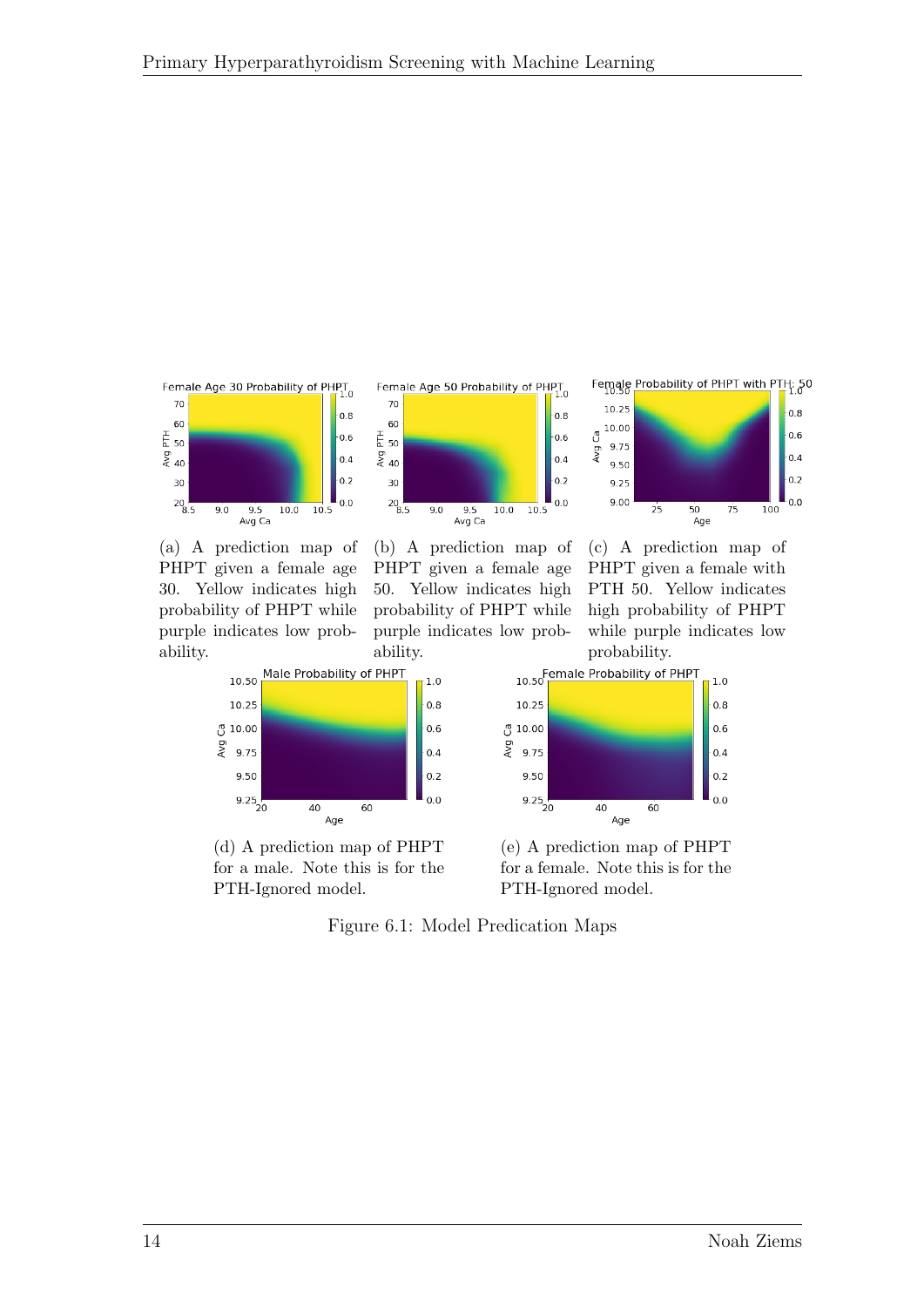Both of these problems would be solved with real data sourced from patients that do not have PHPT, rather than using the synthetic data.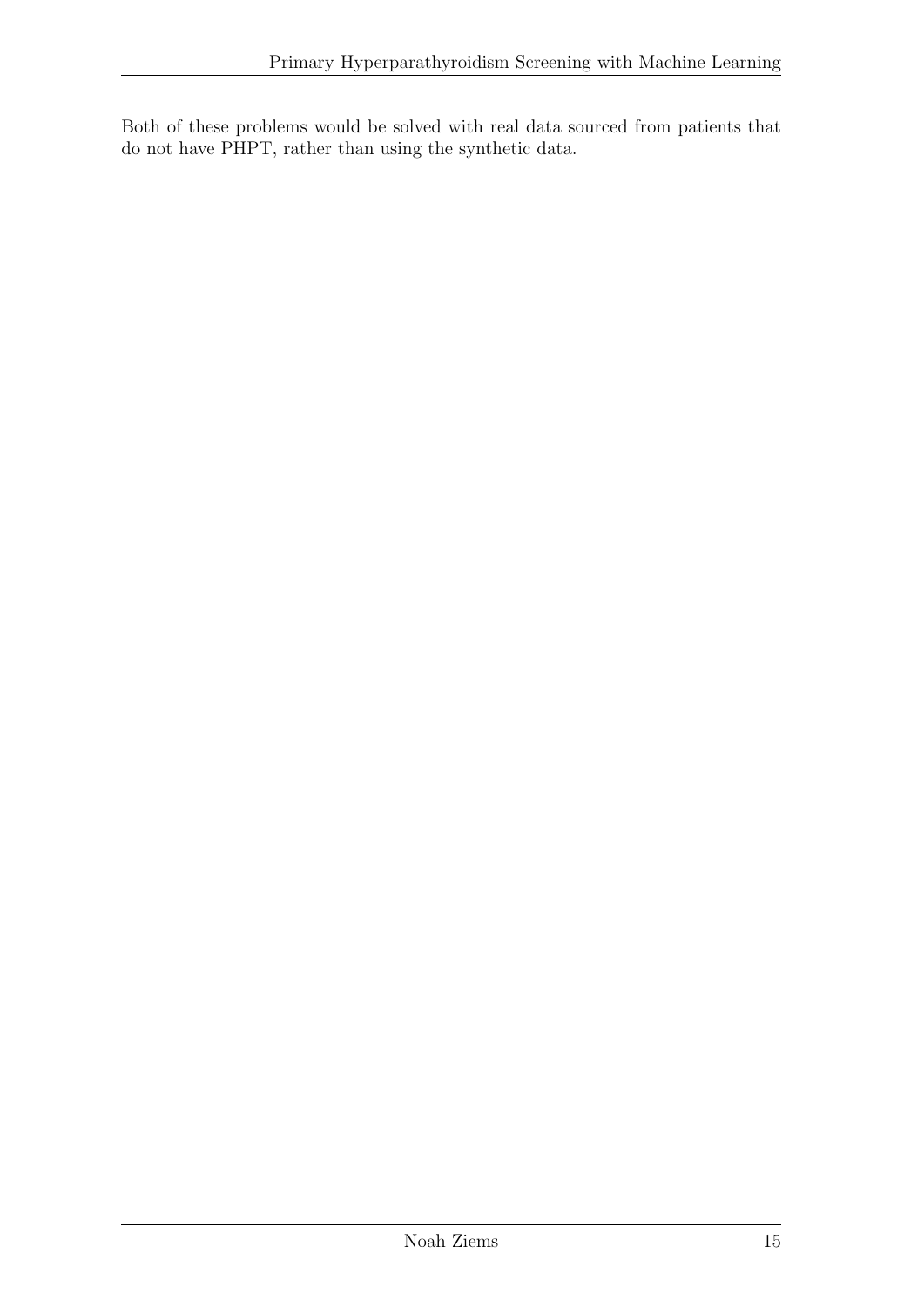### Conclusions

This paper proposes an automated PHPT screening solution with neural network machine learning models. With the real clinic data, the solution shows the ability of simple neural networks to achieve surprising results when trained to screen for PHPT. Compared to traditional screening, our solution can significantly improve the accuracy while it can reduce the false negative by 99%. Moreover, we show our approach to screening for PHPT has numerous advantages to the traditional methods, including speed, scale, and consistency. The robustness and reliability of the model can be even more improved with real data of patients without PHPT.